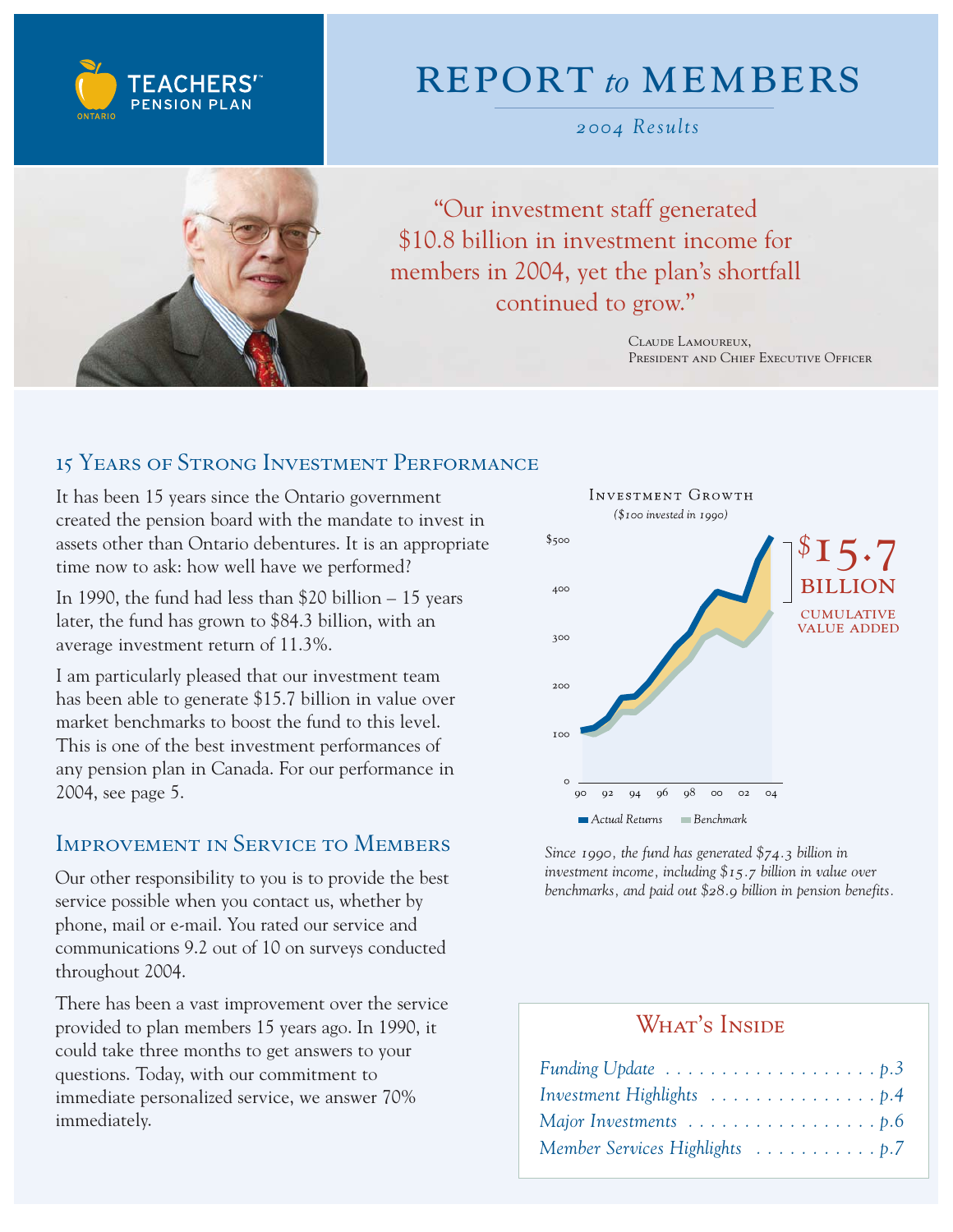In 2004, 5,200 teachers and 700 beneficiaries began to collect pensions for the first time. There are now almost 100,000 retired teachers and their beneficiaries on our pension payroll, making it one of the largest sources of income in Canada. We paid more than \$3.4 billion to pensioners during 2004, while teachers and the government paid a total of \$1.5 billion in contributions.

## GROWING FUNDING SHORTFALL

Low interest rates may be good for your mortgage or car loan, but they are hard on pension plans. Lower interest rates in 2004 caused the cost of future pensions to grow by \$18 billion, even more than the substantial growth in investments. This has resulted in a growing funding shortfall for your pension plan.

We have provided information about this shortfall to the Ontario Teachers' Federation (OTF) and the Ontario government, which are responsible for funding decisions for your pension plan. If the shortfall persists, they will need to take action by next year to bring the plan back into balance. Assets and benefits must balance for the pension plan to remain healthy over the long term.

### IN CLOSING

Our teams in investments and member services look forward to providing you with 'outstanding service today and retirement security tomorrow' in 2005 and for the future.

C famoureur

Claude Lamoureux, PRESIDENT AND CHIEF EXECUTIVE OFFICER

### Who is Responsible for PLAN FUNDING?



Contrary to many members beliefs, the board of the *Teachers' pension plan cannot change benefits or the contribution rate – those decisions are up to the plan sponsors.*

*The board is responsible for investing the assets in the teachers' pension fund, administering the pension plan and paying pensions to plan members and their beneficiaries.* 

Listen to the presentation of the 2004 results on the live webcast at 5 p.m., Friday, April 8, 2005 at

www.otpp.com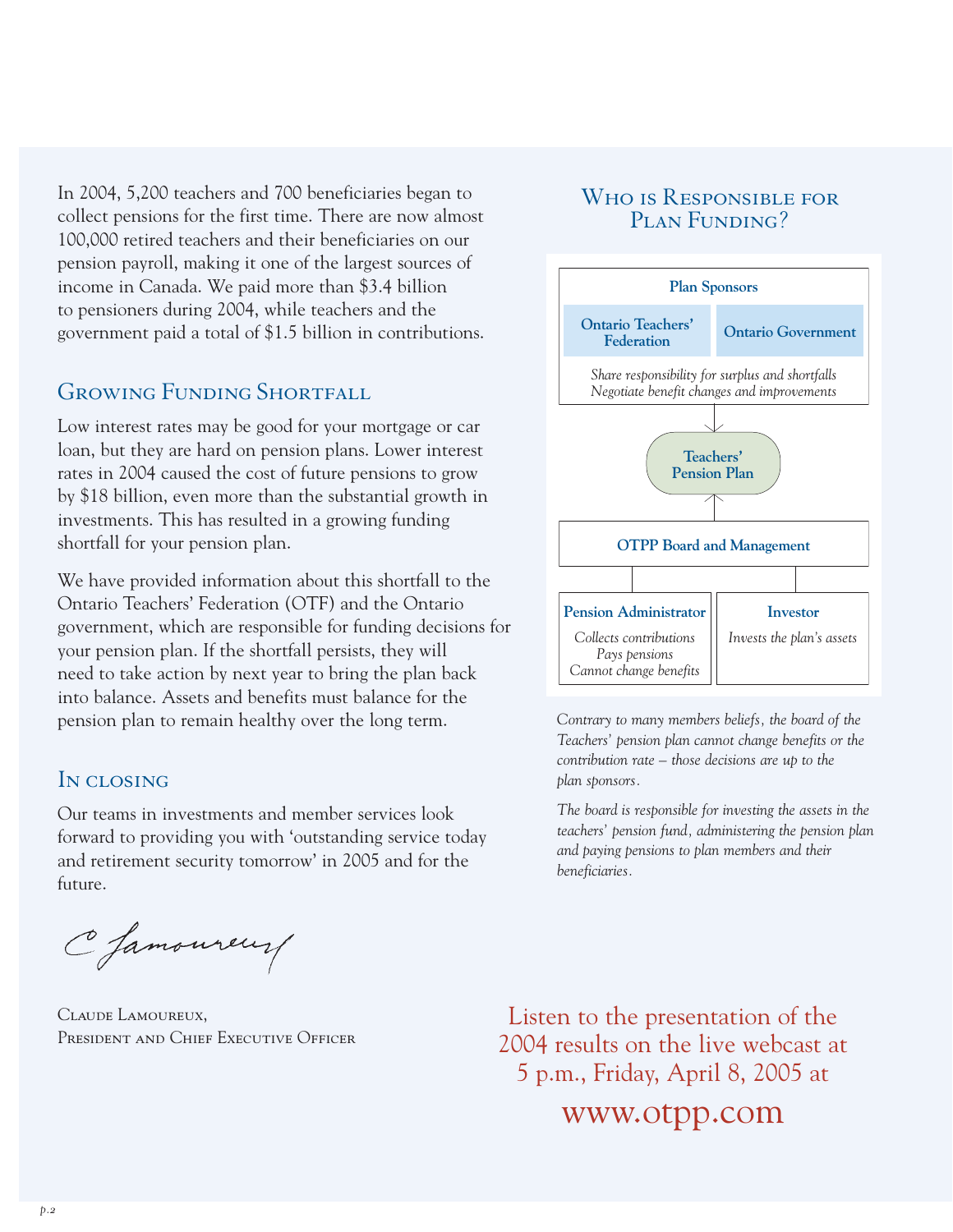# Update on Funding Shortfall

The actuarial valuation at January 2005 showed the plan had a shortfall of assets compared to the cost of future benefits. Lower interest rates caused the cost of benefits to rise to almost \$120 billion, leaving a gap or shortfall of \$19.4 billion from the current level of actuarial assets.

The shortfall has increased from \$6.2 billion in 2004. It means that plan benefits are 84% funded, down from 94% in 2004. Benefits were fully funded in every other year since 1990 – in fact, investment returns created over \$18 billion in surplus during that period.

If the shortfall persists, the OTF and the Ontario government will have to take steps to bring assets and benefits back into balance before filing the next actuarial valuation in 2006.

The OTF and the government have been discussing the funding situation and looking at ways to deal with the shortfall. Current pensions and accumulated pension benefits are protected by law and cannot be changed.

In its February 2005 *Communiqué* to plan members, the OTF said that a contribution rate increase in 2007 for both the teachers and the government "cannot be avoided."

## COST OF A TYPICAL PENSION AT RETIREMENT

Shown below is the amount the pension plan must have on hand, at different interest rates, to pay each \$40,000 pension for teachers retiring at 56. It must have almost \$300,000 more at today's rate than it did 10 years ago when rates were 3% higher.

| Real interest rates | Rounded value of pension |
|---------------------|--------------------------|
| 2.0%                | \$860,000                |
| $3.0\%$             | \$750,000                |
| 4.0%                | \$660,000                |
| 5.0%                | \$590,000                |



*The plan is considered fully funded if its assets are 100% to 107.5% of future benefit costs.*



*When interest rates fall, plan assets increase in value but the cost of future benefits increases dramatically.*

For more information about the actuarial valuation, see the *Funding Report 2005*, available online at www.otpp.com.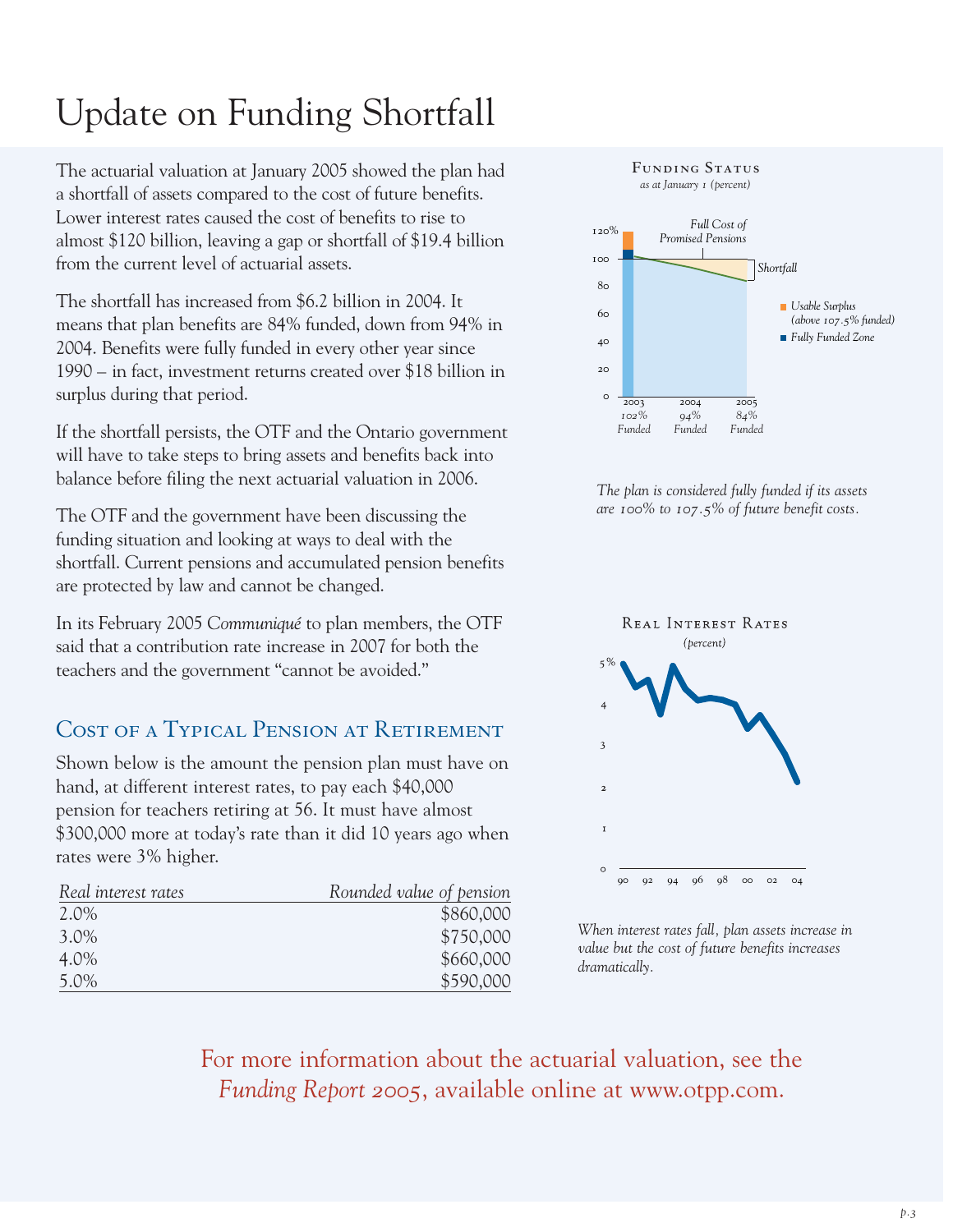## Investment Highlights

*At year end 2004, the plan managed \$84.3 billion in net assets, compared with \$75.7 billion a year earlier.* 

We created \$10.8 billion in investment income, including \$3.0 billion in additional value created by beating the fund's benchmark by 4.1 percent.

#### Investment Performance *for the year ended December 31*

| Rate of return on investments (%)              |                |                | 2004            | 2003           |
|------------------------------------------------|----------------|----------------|-----------------|----------------|
| Annual                                         |                |                | 14.7%           | 18.0%          |
| Composite benchmark                            |                |                | 10.6            | 13.5           |
| Average annual<br>compound rates of return (%) | $4 \text{ yr}$ | $5 \text{ yr}$ | $IO$ $\gamma r$ | $I 5 \gamma r$ |
| Our return                                     | 6.7            |                | 7.2 11.4        | 11.3           |
| Benchmark                                      | 32             | 36             | 9.6             | 86             |

"We have successfully diversified into non-traditional pension investments over the past few years. It's one reason for our continued success."



Bob Bertram Executive Vice-President **INVESTMENTS** 



## **2004 Major Private Equity and Infrastructure Deals**

- The creation, with two other partners, of Park Square Capital Partners, a one billion euro mezzanine fund in Europe
- The \$610 million refinancing of Parmalat Dairy & Bakery Inc.
- The purchase, with European partner Rhone Capital, of Alcoa Specialty Chemicals from Alcoa Inc. for US\$340 million
- The launch of the BML International Maple Leaf Fund, for venture capital investments in mid-stage Canadian life science companies
- The agreement to purchase natural gas distribution networks in Scotland and the south of England for \$7.5 billion with two other partners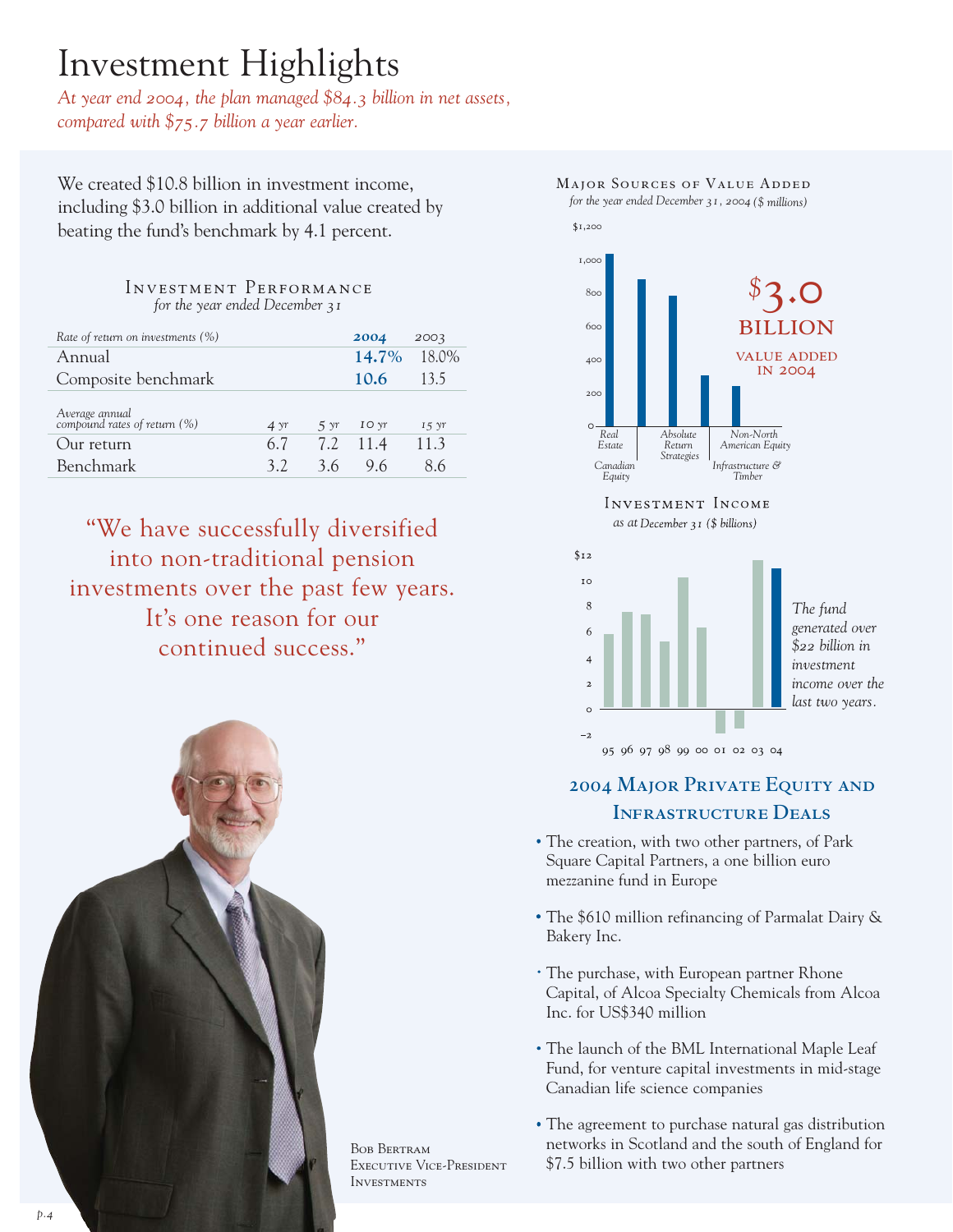|                                  | Investment returns | Benchmark | <b>Benchmarks</b>                                    |
|----------------------------------|--------------------|-----------|------------------------------------------------------|
| <b>Fixed income and Absolute</b> | 13.3%              | $8.6\%$   | Scotia Capital Treasury Bills (91 days)              |
| return strategies                |                    |           | Custom Canada Bond Universe                          |
|                                  |                    |           | Custom Net Ontario Debenture                         |
| <b>Equities</b>                  | 14.2               | 11.1      |                                                      |
| Canadian equity                  | 21.1               | 14.5      | S&P/TSX Composite                                    |
| Non-North American equity        | 13.2               | 11.3      | MSCI EAFE, MSCI Emerging Markets                     |
|                                  |                    |           | Custom NONA National Index                           |
| U.S. equity                      | 3.0                | 3.3       | S&P 500                                              |
| Inflation-sensitive investments  | 15.9               | 10.2      |                                                      |
| Real-return bonds                | 16.5               | 16.3      | Custom U.S. TIPS, Scotia Capital Real-Return Bond    |
| Real estate                      | 17.3               | 6.1       | $CPI$ plus $4\%$                                     |
| Infrastructure & timber          | 17.8               | 6.1       | $CPI$ plus $4\%$                                     |
| Commodities                      | 8.9                | 9.2       | Goldman Sachs Commodities                            |
| <b>Total Fund</b>                | 14.7%              | 10.6%     | Composite benchmark weighted by the policy asset mix |

#### 2004 Rates of Return Compared to Benchmarks





*Canadian equities include stocks and the Teachers' Private Capital portfolio.*

FIXED INCOME



*Investments in this category represented 17% of the fund's investments at year end.*

#### **Stocks by Geographic Region**



*We have diversified holdings around the world (includes stocks held in other asset classes).*

#### INFLATION-SENSITIVE INVESTMENTS as at December 31, 2004 (\$ billions)



*Investments with a strong correlation to inflation changes are a good match for paying inflation-protected pensions.*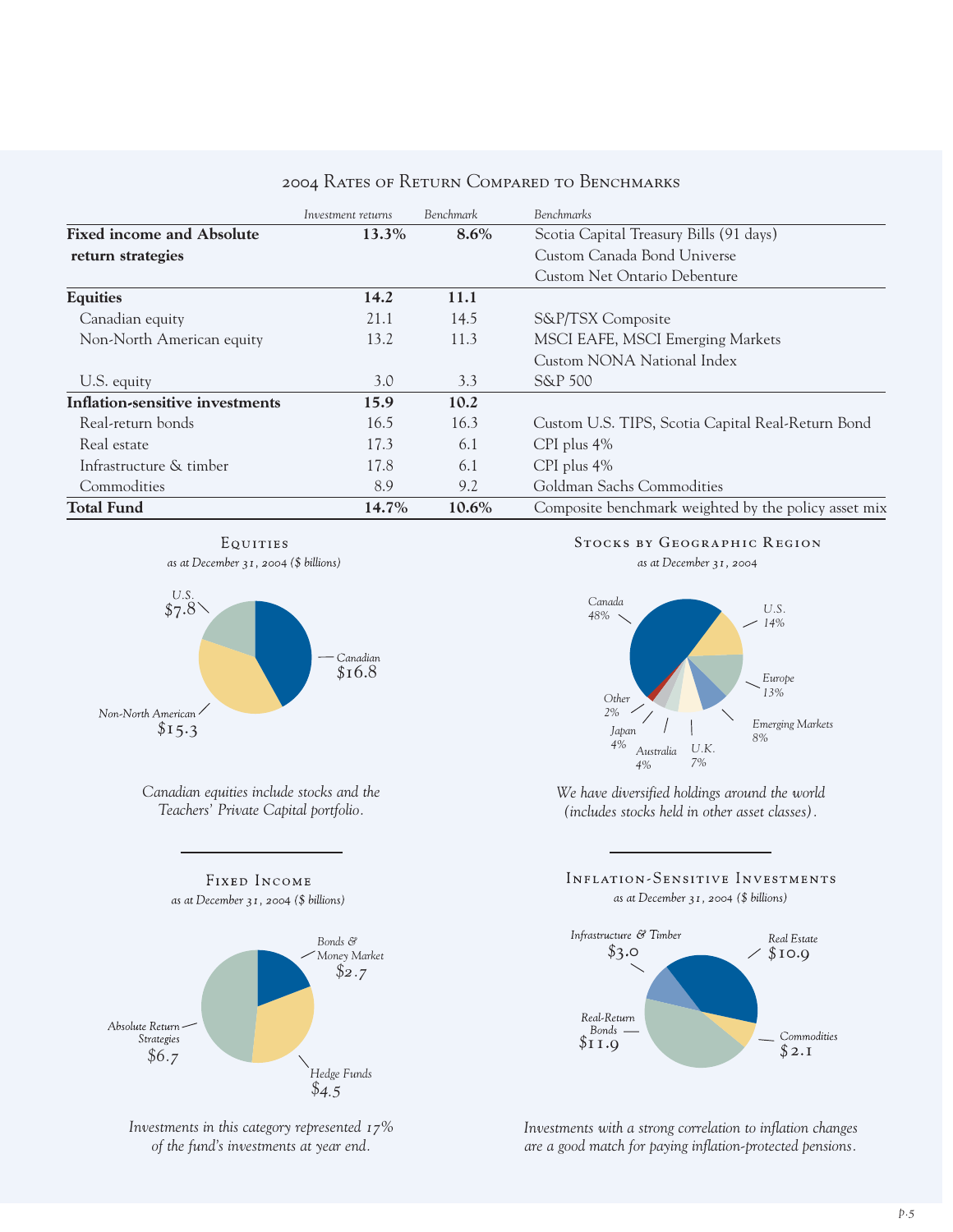## Major Investments

*As at December 31, 2004*

| BONDS AND REAL-RETURN                      |               |
|--------------------------------------------|---------------|
| <b>INVESTMENTS</b>                         | (\$ billions) |
| Province of Ontario and provincial bonds   | \$11.7        |
| Canadian inflation-sensitive bonds, notes  |               |
| and mortgages                              | 9.3           |
| Government of Canada bonds                 | 7.4           |
| Canadian and international corporate bonds | 6.1           |
| U.S. and international government bonds    | 2.1           |
| Short-term instruments                     | 1.0           |
| Canadian treasury bills                    | Ωq            |
|                                            |               |

| REAL ESTATE MANAGED BY SUBSIDIARY (\$ billions) |        |
|-------------------------------------------------|--------|
| The Cadillac Fairview Corporation Limited       | \$10.9 |

### Top 10 Real Estate Holdings

| Chinook Centre, Calgary                         |
|-------------------------------------------------|
| Le Carrefour Laval, Montreal                    |
| Les Promenades St. Bruno, Montreal              |
| Lime Ridge Mall, Hamilton                       |
| Markville Shopping Centre, Markham              |
| Pacific Centre, Vancouver                       |
| Polo Park Mall, Winnipeg                        |
| Sherway Gardens, Toronto                        |
| Toronto-Dominion Centre Office Complex, Toronto |
| Toronto Eaton Centre, Toronto                   |

|  |  |  |  |  |  | TOP TO PRIVATE COMPANIES AND PARTNERSHIPS |
|--|--|--|--|--|--|-------------------------------------------|
|--|--|--|--|--|--|-------------------------------------------|

Absolute Return Fund, Limited Baillie Gifford Emerging Market Fund Canary Wharf Group plc Luscar Energy Partnership Maple Leaf Sports & Entertainment Ltd. Macquarie Airports Group Limited Northern Star Generation LLC Parmalat Dairy & Bakery Relational Investors LLC Western Sydney Orbital Funding Trust

*For public equities over \$20 million, please visit www.otpp.com under Investments.*

| PUBLIC SHARES AND INCOME TRUST UNITS |               |            |
|--------------------------------------|---------------|------------|
| (millions)                           | <b>Shares</b> | Fair Value |
| <b>SECURITY NAME</b>                 |               |            |
| Fording Canadian Coal Trust          | 12.1          | \$1,134.6  |
| Nexen Inc.                           | 19.3          | 944.3      |
| Maple Leaf Foods Inc.                | 42.7          | 639.6      |
| Shoppers Drug Mart Corporation       | 15.4          | 573.3      |
| Yellow Pages Income Fund             | 29.3          | 398.0      |
| Macquarie Infrastructure Group       | 120.4         | 391.6*     |
| Manulife Financial Corporation       | 6.9           | 379.6      |
| BCE Inc.                             | 11.1          | 324.2      |
| Royal Bank of Canada                 | 5.0           | 321.3      |
| Bank of Nova Scotia, The             | 7.7           | 317.4      |
| Transurban Group                     | 49.5          | 311.1      |
| <b>EnCana Corporation</b>            | 4.1           | 278.2      |
| Toronto-Dominion Bank, The           | 5.2           | 259.3      |
| <b>Bank of Montreal</b>              | 4.1           | 236.8      |
| WestJet Airlines Ltd.                | 18.7          | 224.0      |
| Canadian Imperial Bank of Commerce   | 3.1           | 224.0      |
| Macdonald, Dettwiler and             |               |            |
| Associates Ltd.                      | 8.1           | 216.5      |
| Sun Life Financial Inc.              | 5.3           | 212.5      |
| Alcan Inc.                           | 3.1           | 182.0      |
| Research in Motion Limited           | 1.8           | 175.7      |
| Canadian Natural Resources Limited   | 3.2           | 166.6      |
| Capital International Emerging       |               |            |
| Countries Fund                       | 3.1           | 160.0      |
| Vodafone Group Plc                   | 45.6          | 150.4      |
| Suncor Energy Inc.                   | 3.5           | 146.6      |
| Sobeys Inc.                          | 4.2           | 146.1      |
| Nestlé SA                            | 0.5           | 144.1      |
| Nortel Networks Corporation          | 33.8          | 140.8      |
| Petro-Canada                         | 2.2           | 134.8      |
| Talisman Energy Inc.                 | 4.1           | 131.6      |
| Canadian National                    |               |            |
| Railway Company                      | 1.8           | 130.2      |
| Osprey Media Income Fund             | 13.5          | 128.2      |
| Autoroutes du Sud de la France       | 1.8           | 110.8      |
| C&C Group plc                        | 22.8          | 109.8      |
| CRH plc                              | 3.3           | 106.8      |
| Southern Cross FLIERS Trust          | 1.0           | 106.4      |
| Sherritt International Corporation   | 10.6          | 105.5      |

*\*Includes rights*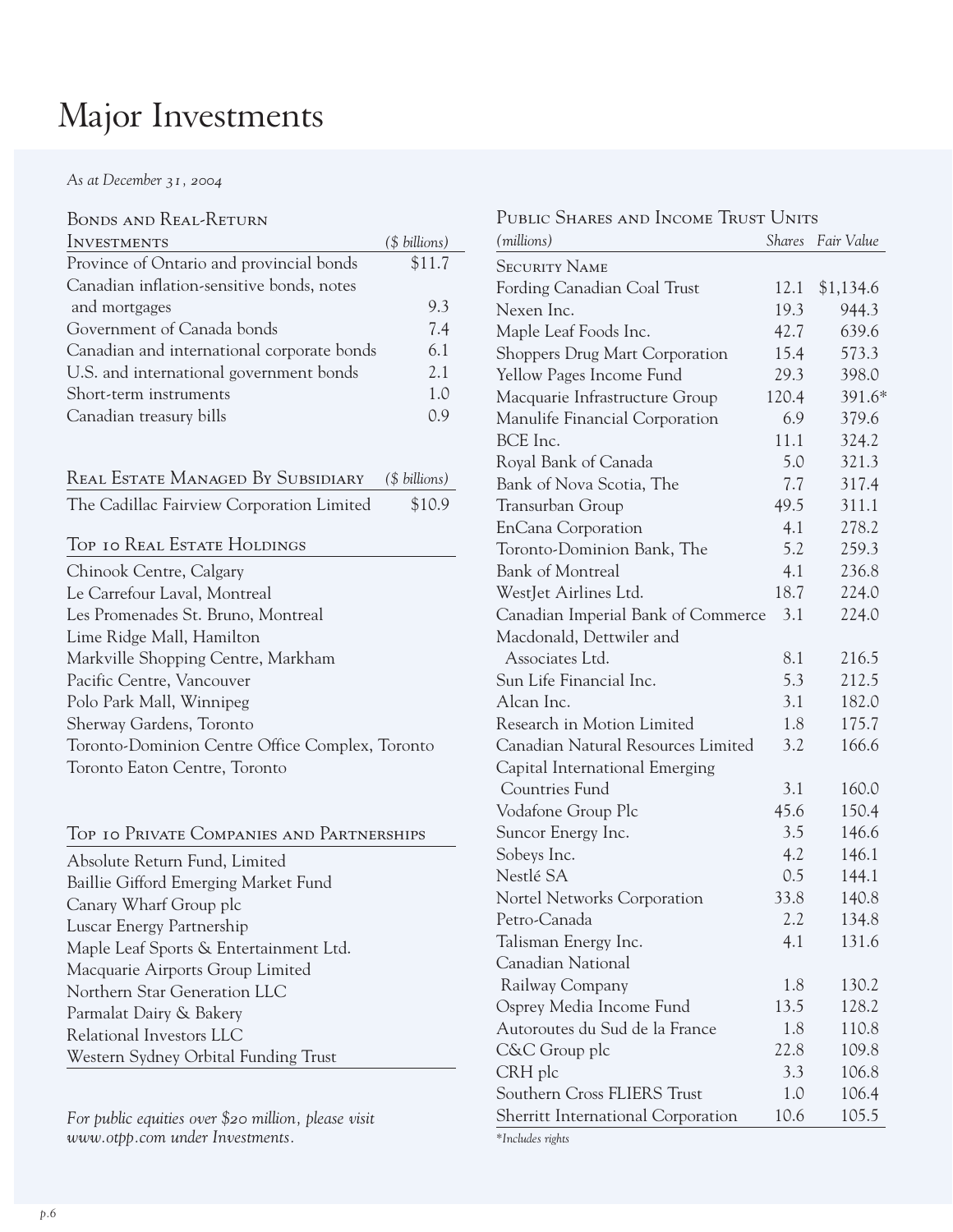## Outstanding Service to Members

*We are committed to delivering services in the ways members want and expect.*

## High Member Service Ratings

In 2004, members gave our services a 9.2 rating on a 10-point scale. This score is indicative of a high level of member satisfaction with our ability to deliver outstanding service.

### DOING MORE ONLINE

50,000 members have registered for our secure website, *i*Access, so they can check their personal pension accounts online, at their convenience. In addition to a pension calculator, e-mail communications and educational presentations, members can now access an electronic version of their personal plan statements.

"Teachers have worked hard for their pensions. So it's important that their contact with us is always friendly, informed and positive."



Rosemarie McClean Senior Vice-President Member Services



*Since the 85 factor was introduced in 1998, 52,000 people began collecting a pension.*





*In 2004, the average pension for a teacher retiring at the 85 factor was \$40,100.*



*We paid \$3.4 billion in pension benefits to 97,000 pensioners in 2004.*